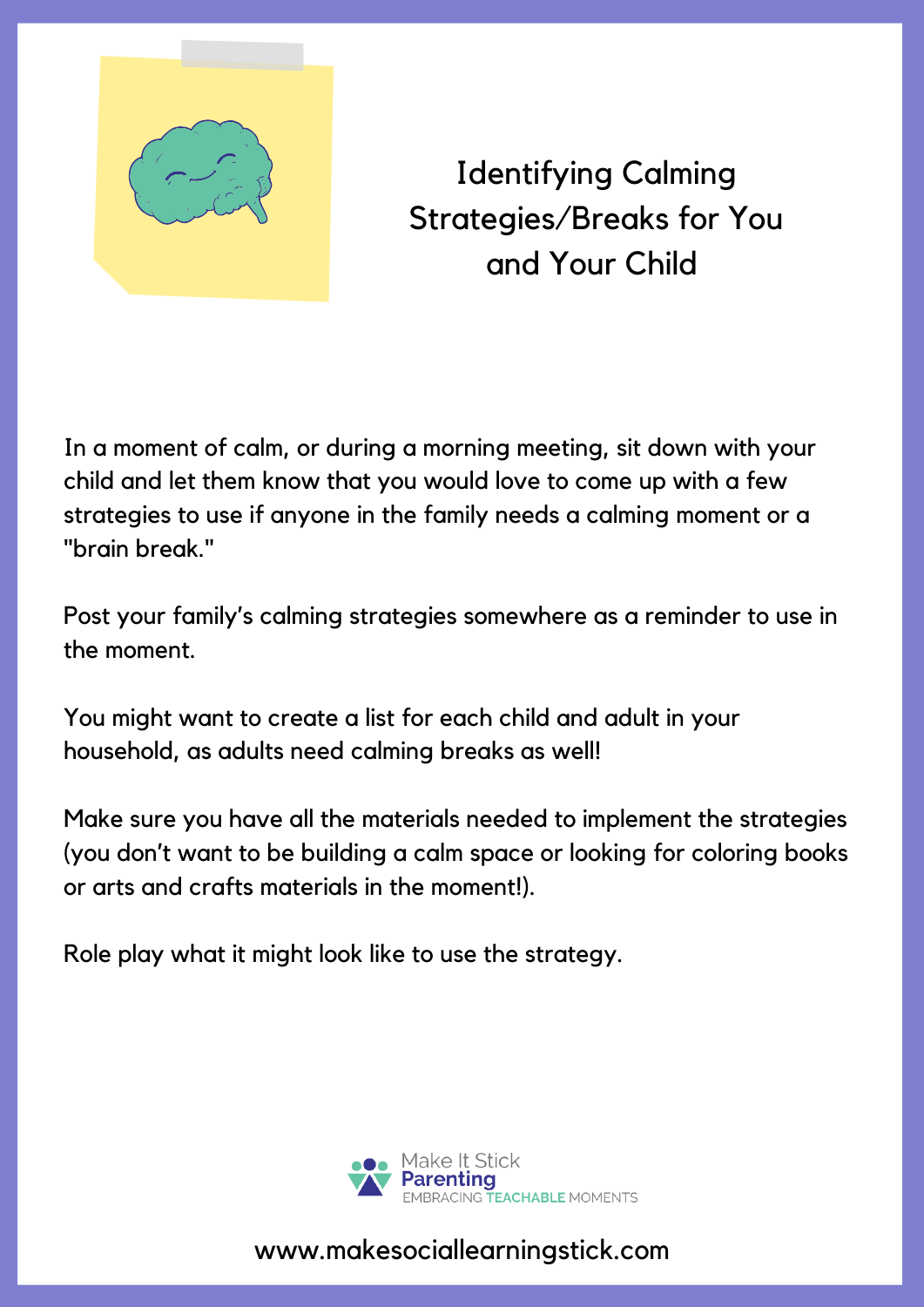## Calming Menu for Your Child

Sit with your child and have them circle the ones they would like to try or add their own:

Take a deep breath Get some fresh air Walk away Hum/sing Drink some water Go for a walk Listen to music Draw/color Read a book Jump Play with a pet Talk to an adult Talk to a friend **Journal** Dance/move your body Read a comic book or something that makes you laugh Do art/crafts Get a hug Squeeze something tight Smell something that makes you feel calm Take a bath/shower Tell yourself that it will be okay Tell yourself something calming Do a 10-minute mindfulness app Go into Zen Den (calming place) Listen to an audiobook Practice mindfulness activity: \_\_\_\_\_\_\_\_\_\_\_\_\_\_\_\_\_ Other: \_\_\_\_\_\_\_\_\_\_\_\_\_\_\_\_\_\_\_\_\_\_\_\_\_\_\_\_\_\_\_\_\_ Other: \_\_\_\_\_\_\_\_\_\_\_\_\_\_\_\_\_\_\_\_\_\_\_\_\_\_\_\_\_\_\_\_\_ Other:  $\Box$